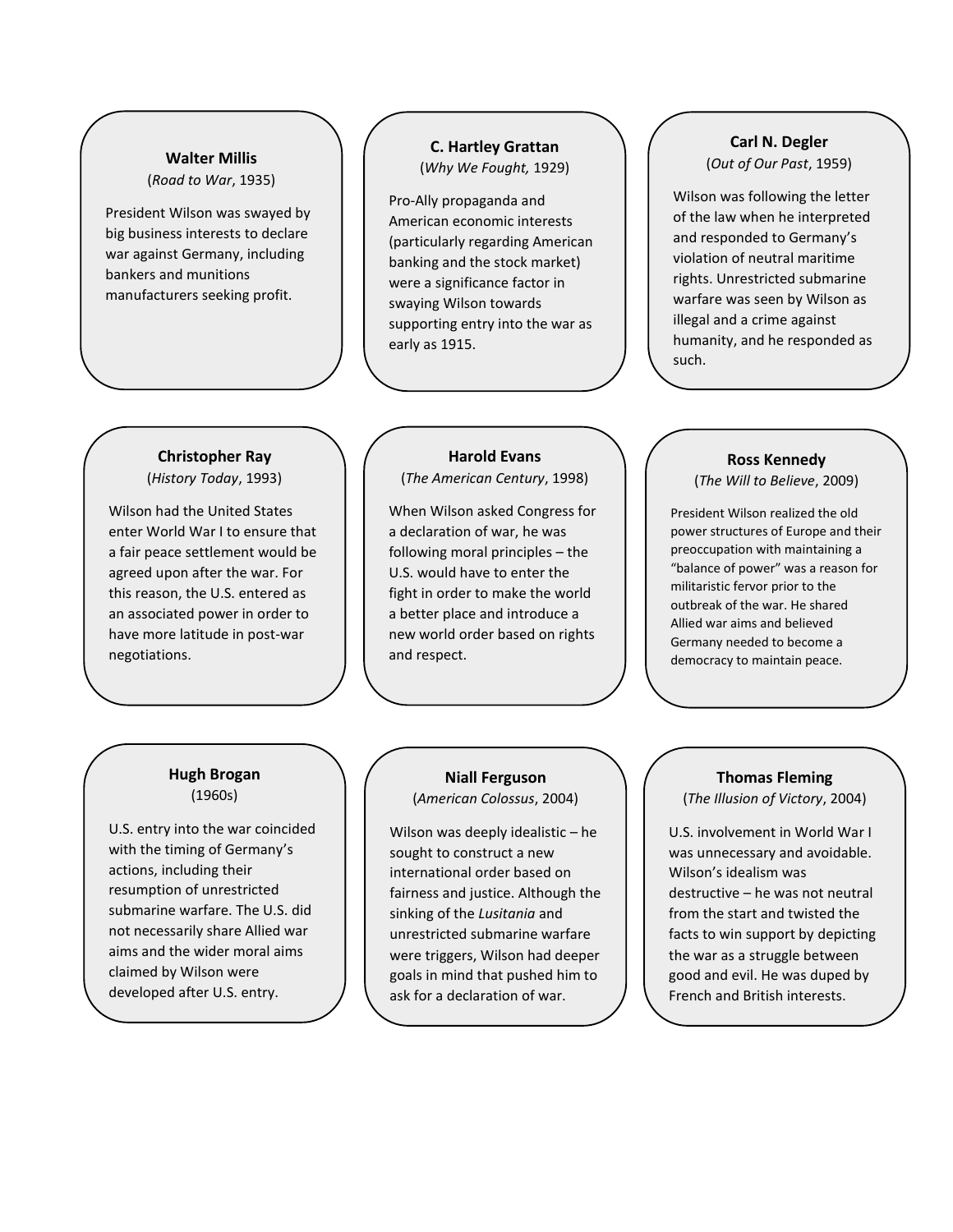#### **Barbara Tuchman**

(*The Zimmermann Telegram*, 1958)

The Zimmermann Telegram was part of a well-planned scheme to incite hostilities with Mexico and keep America distracted from the European war. It posed a threat as Germany was attempting to gain a foothold in the Western hemisphere.

#### **Thomas Boghardt**

(*The Zimmermann Telegram*, 2012)

A study of German diplomatic records reveals that the Zimmermann telegram was a spur-of-the-moment decision rather than part of a larger plot. Germany was preoccupied with fighting Britain and did not seek to antagonize the United States.

# **Michael Neiberg**

(*The Path to War*, 2016)

The American people were ahead of Wilson in desiring war with Germany. "War fever" was an expression of American nationalism. Public opinion would shape the actions of a president who desired to remain neutral, or at most play the role of mediator in the European conflict.

#### **Engelbrecht and Hanighen** (*Merchants of Death*, 1934)

The U.S. emerged from WWI with a more thriving economy than it had before entry into the war. This demonstrates that the main motivation for entering the war was financial gain. Financiers and arms manufacturers influenced President Wilson behind the scenes.

## **Justus Doenecke** (*Nothing Less Than War*, 2014)

When war broke out in 1914, U.S. officials were swayed by public opinion to remain neutral. Public opinion would be shaped by the public media and propaganda, and less than three years later, U.S. officials were once again swayed by the public and declared war.

#### **Bernard Baruch**

(*American Industry in the War*, 1941)

Financial interests were not a motivation for declaring war. Post-war prosperity is due to the work of the War Industries Board in efficiently managing resources and production.

**Office of the Historian, U.S. Dept. of State** (*website accessed 2020*)

The primary motivations for Wilson's declaration of war were Germany's resumption of unrestricted submarine warfare and their attempt to entice Mexico into an alliance against the United States.